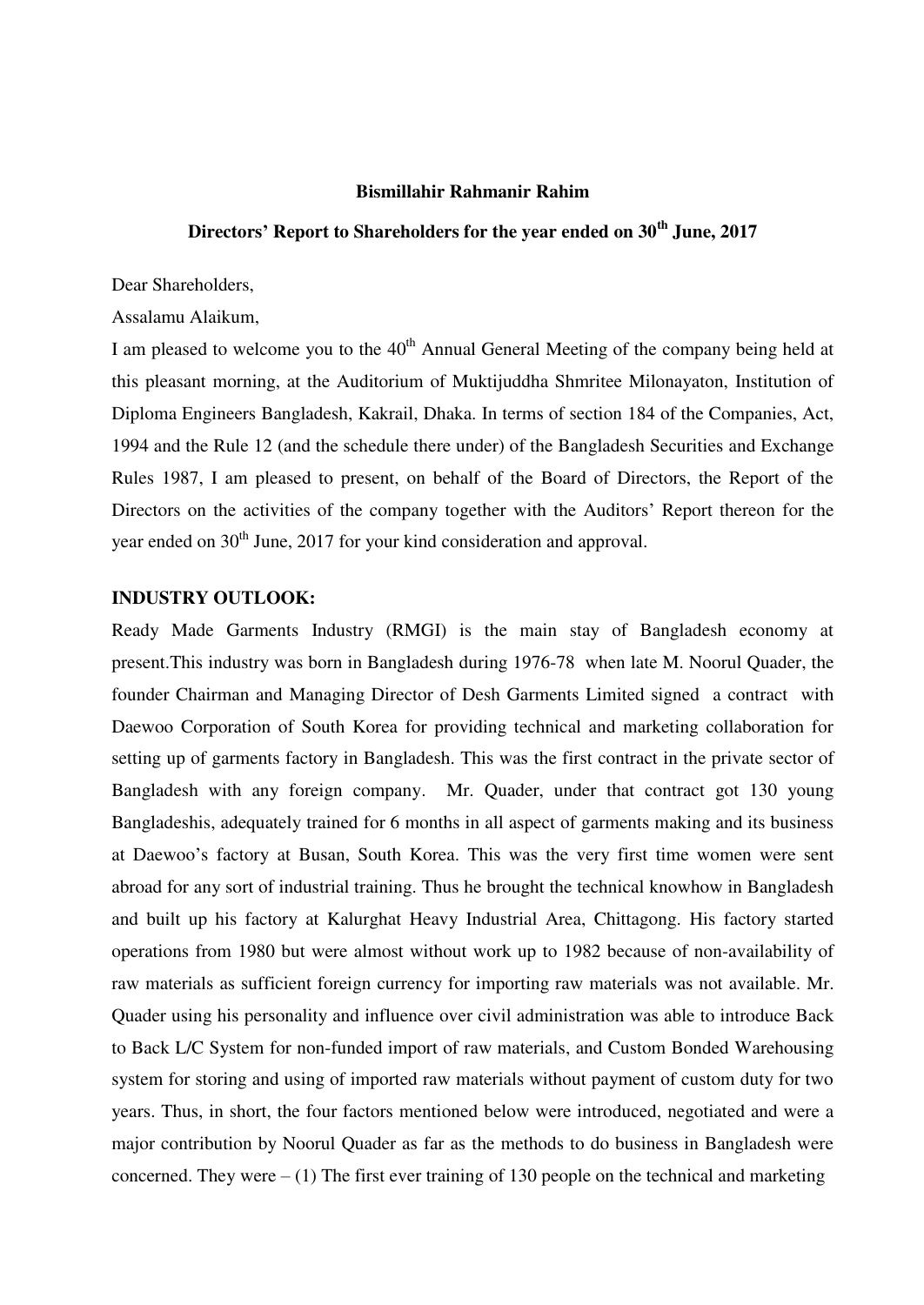know-how of the export oriented RMG industry, (2) Back-to-Back Letter of Credit banking system, (3) Custom Bonded Warehousing facility at the factory level and, finally, (4) Allowing of Utilization Permits on paper calculations. These factors drastically reduced the investment requirement for setting up a garments industry bringing it within the reach of the entrepreneurs coming out from middle income families spawned the growth of RMG factories in Bangladesh. Starting from only one factory in 1980, the number rose to 383 factories employing 120,000 workers and earning US\$ 31.57 million during 1982-83. The industry has grown into the highest export earner accounting for US\$ 28.14 billion, being 81.23 % of national export and becoming the highest employer of Bangladesh employing 4 million workers, out of which 80% are women.

The export of shirts, which is the main export item of Desh Garments Ltd., registered a sharp increase from \$1.24 billion ( from country's total shirt exports ) in 2009-10 to \$14.393 billion in 2016-17, growth in 7 years was 1161 % registering average annual growth of 166 %. only in shirt exports. Further, the government has set annual export target of US\$ 50 billion from total RMG sector by 2020-21, from an earning of US\$ 28 billion of 2016-17 indicating expected growth of 178% in four years that is 44.42% per year. All these figures indicate existence of very good opportunities for investment and expansion in this sector. We have planned to expand our production capacities from ten lines to twenty lines in future on coming.

#### **CURRENCY RISK:**

The Company is exposed to foreign currency exchange rate fluctuation for its upcoming export of RMG products. Any major depreciation in foreign currency exchange rate will affect the company adversely; however, no exchange rate fluctuation risk is assumed by the company considering the past trend and current foreign exchange market condition.

# **INTEREST RATE RISK:**

The company has no foreign currency loan in its balance sheet and hence, it's not exposed to any foreign currency interest rate risk. The company has taken local working capital loan at a reasonable interest rate which is also in declining trend at this point in time.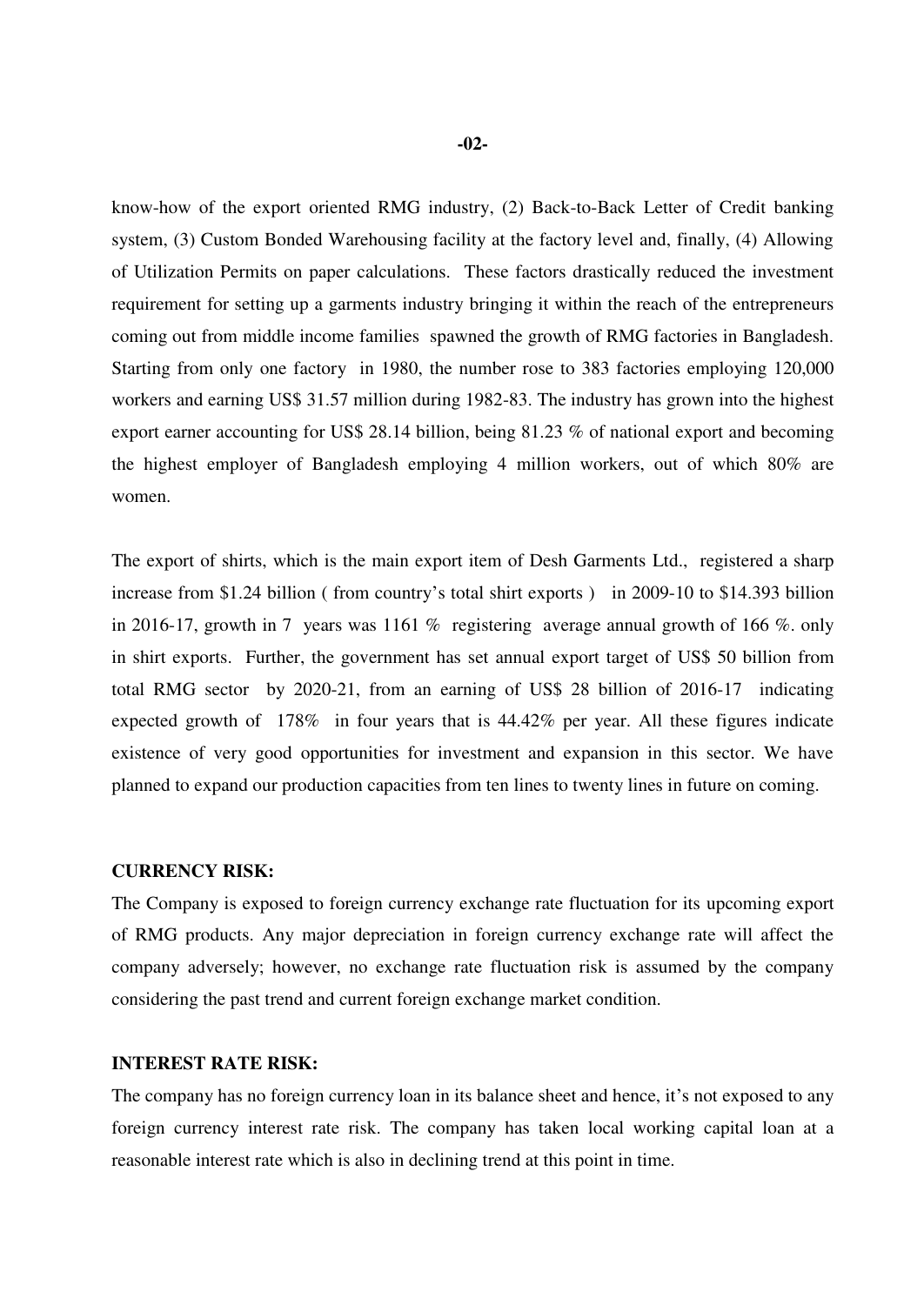#### **-03-**

# **OPERATIONS:**

We have successfully completed another year of operation. During this year, we concentrated on increasing the efficiency in the production and financial side, strictly enforcing cost control measures. However, because of not getting higher prices our total export reduced to US\$4.82 million from previous US\$5.26 million, i.e. 8% lower. However, due to various cost control measures and strict disciplines at all levels the gross profit and net profit increased from US\$0.76 million and US\$0.33 million during last year to US\$0.79 million and US\$0.44 million during 2016-17, i.e. increase in gross profit and 33 % increase in net profit.

Statement of related parties to operating expenses have been disclosed in the Annual Report. Basis of all party transactions is the funds received and funds paid only related to the business of exporting RMGs and importing related raw materials and payment of salaries/wages etc.

# **FINANCIAL RESULT:**

Summarized comparative results for the years 2016-2017 and 2015-2016 are given below:

|                                                 | 2016-2017 (Taka) | 2015-2016(Taka) |
|-------------------------------------------------|------------------|-----------------|
| Turnover (Exports)                              | 375,722,677      | 410,453,025     |
| Gross Profit/(Loss)                             | 61,899,500       | 58,944,812      |
| <b>Operating Profit</b>                         | 42,198,716       | 37,569,189      |
| Other income                                    | 2,561,813        | 2,673,495       |
| Cost of Goods Sold                              | 313,823,177      | 351,508,213     |
| Net Profit before tax                           | 39,460,147       | 32,718,665      |
| Net Profit after tax                            | 34,463,291       | 26,112,654      |
| Earnings Per Share (EPS) - (Restated)           | 6.56             | 4.97            |
| Net Assets Value (NAV) - (Restated)             | 19.08            | 13.77           |
| Face Value of share (Tk.)                       | 10.00            | 10.00           |
| Net Operating Cash Flows per share - (Restated) | 2.11             | 2.23            |
|                                                 |                  |                 |

#### **Board Meeting and Attendance:**

Seven (7) board meetings were held during the year under review (2016-2017). The attendance record of the directors is as follows:

| <b>Name of Directors</b> | <b>Position</b>             | <b>Meetings held</b> | <b>Attended</b> |
|--------------------------|-----------------------------|----------------------|-----------------|
| Mrs. Rokeya Quader       | Chairman                    |                      |                 |
| Mr. Omar Quader Khan     | <b>Managing Director</b>    |                      |                 |
| Ms. Vidiya Amrit Khan    | Director                    |                      |                 |
| Mr. B.M. Nurul Azim      | <b>Independent Director</b> |                      |                 |
| Mr. Subash Chandra Bose  | <b>Independent Director</b> |                      |                 |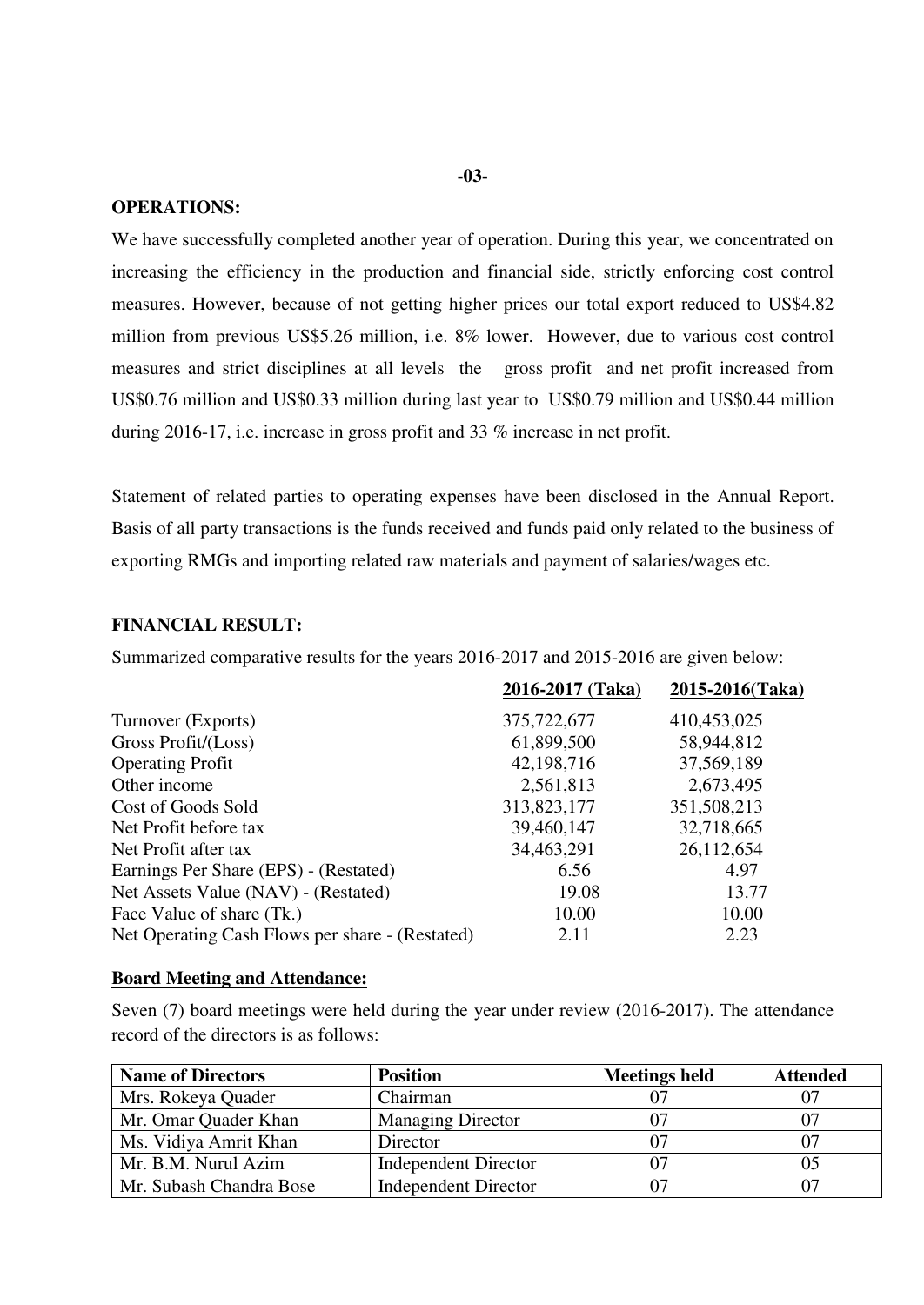The tenure as Independent Director of Mr. B. M. Nurul Azim expired on 12.08.2017 as well as Board took decision, extension another one term as Independent Director which will be effect on 28.10.2017.

# **Shareholding**

The Pattern of shareholding as on 30.06.2017 is as follows:

| SI.          | <b>Name-wise details</b>                  | No. of              | Percentage | <b>Remarks</b>              |
|--------------|-------------------------------------------|---------------------|------------|-----------------------------|
| No.          |                                           | <b>Shareholding</b> | $\%$       |                             |
|              | Parent/Subsidiary/Associate Company       |                     |            |                             |
| $\mathbf{i}$ | Directors, Company Secretary, Chief       |                     |            |                             |
|              | Financial Officer, Head of Internal Audit |                     |            |                             |
|              | and their spouses and minor children:     |                     |            |                             |
|              | Director:                                 |                     |            |                             |
|              | Mrs. Rokeya Quader                        | 427,627             | 8.13       |                             |
|              | Mr. Omar Quader Khan                      | 1,829,724           | 34.80      |                             |
|              | Ms. Vidiya Amrit Khan                     | 790,654             | 15.03      |                             |
|              | Mr. B.M. Nurul Azim, FCA                  | 156                 |            | <b>Independent Director</b> |
|              | Mr. Subash Chandra Bose                   | 156                 |            | <b>Independent Director</b> |
|              | Company Secretary (CS)                    | 156                 |            |                             |
|              | Chief Financial Officer (CFO)             |                     |            |                             |
|              | Head of Internal Audit (HIA)              |                     |            |                             |
| ii)          | Executives (Top five salaried persons)    |                     |            |                             |
|              | other than CEO, CS, CFO, HIA)             |                     |            |                             |
|              | Mrs. Jolly Hassan                         |                     |            |                             |
|              | Mr. Modasser Ahmed                        |                     |            |                             |
|              | Mr. Md. Zafrul Enayet Ullah               | $\overline{a}$      | -          |                             |
|              | Mr. Alauddin Ahamed                       |                     |            |                             |
|              | Mr. Mahmudur Rahmman                      |                     |            |                             |

# **Shareholders holding 10% or more voting right**

| . .      | Mr. Omar Quader Khan  | 1,829,724 | 34.80 |  |
|----------|-----------------------|-----------|-------|--|
| <u>.</u> | Ms. Vidiya Amrit Khan | 790,654   | 15.03 |  |

The Directors also report that:

The financial statement of the company presented here reflects true and fair view of the company's state of affairs, result of its operations, cash flows, and changes in equity.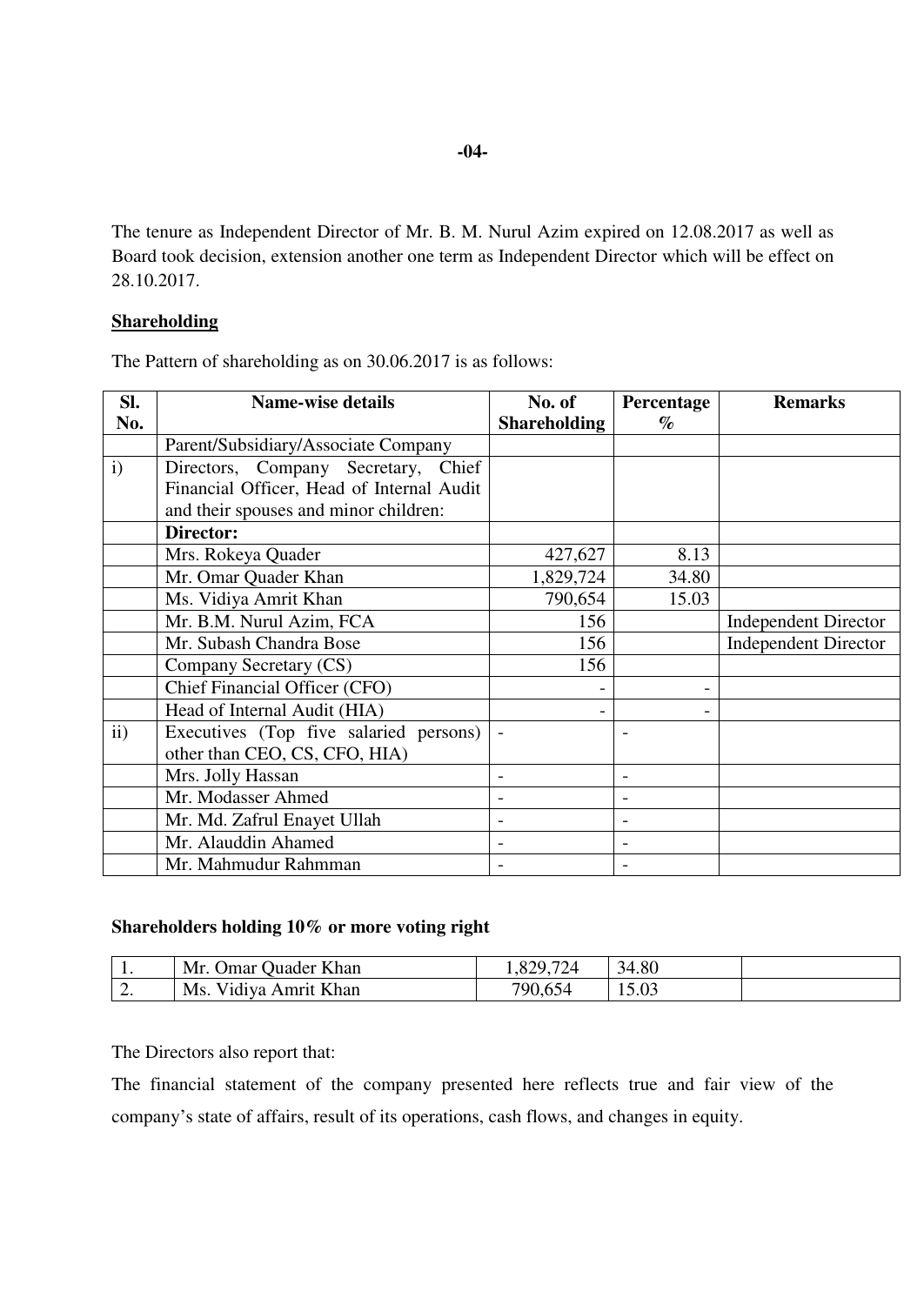Proper Books of Accounts as required by the law have been maintained. Appropriate accounting policies have been followed in formulating the financial statements and the accounting estimates were reasonable and prudent. The financial statements were prepared in accordance with international Accounting Standard (IAS) as applicable in Bangladesh. The internal control system is sound in design and it's effectively implemented and monitored. There are no significant doubts upon the company's ability to continue as a going concern.

#### **ACCUMULATED LOSS**

As it was reported earlier several times, the devastating cyclone and tidal bore that lashed the south-east coast of Bangladesh on the night of 29-30 April 1991badly damaged our factory. The salty water from the tidal bore rushed into the factory with the tremendous force and inundated upto an average height of 5 ft. inside the factory. Entire machinery, fabrics, accessories, export ready goods stored in the godown and lying on the floor, and the fabrics awaiting clearance from the customs at Chittagong port were damaged beyond recovery. As a result of such unusual damages, we had suffered a net loss of Tk.6.56 crore in 1991-92. However, after restarting of the factory in 1994-95 with the new machineries, we have been earning profit in most of the years; however, the accumulated profit is still inadequate to offset the loss of 1991 cyclones. Our accumulated profit net of losses and the dividends paid till 2016-17 has been shown under the "Retained Earnings" section of the Balance Sheet.

#### **REVALUTION OF ASSETS:**

The cost valuation of the assets of the company was calculated on the basis of actual costs incurred during 1978 to 1980. Since then the average price levels of the company assets had increased substantially. In order to find the real asset value of the company, the lands, factory building, electrical installation, and road, bridges, and fencing were revalued during 1994-95 and the balance sheet was reconstructed on that basis of the asset revaluation resulting in appreciation of the lands factory building, and electrical installation and depreciation of road, bridges, and fencing. However, depreciation on the incremental value of the factory building and the electrical installation were not charged considering the shareholders interest.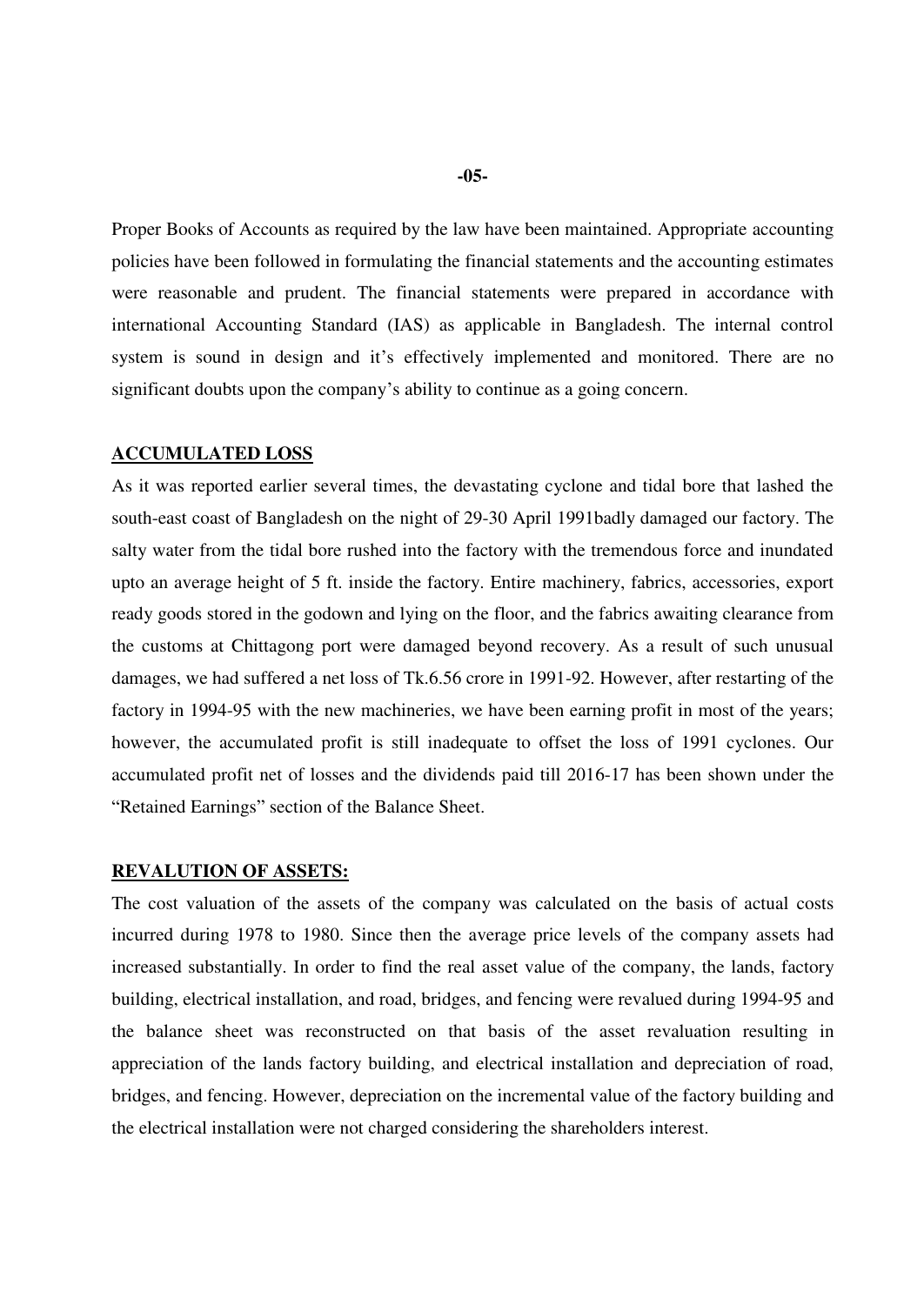#### **-06-**

# **FIXED ASSET REGISTER**

Fixed asset ledger was maintained properly throughout the year. Beside this, a fixed asset register is being maintained currently mentioning the code, location, and quantity of the company property, plant, and equipment.

# **DIVIDEND**

The Profit after Tax earned during the financial year under the report is Tk.34,463,291.00. Considering the current years' profits, the directors, recommend 15 % stock dividend and 5 % cash dividend to all shareholders of the company.

# **MANAGING DIRECTOR'S REMUNERATION**

The Managing Director didn't draw any remuneration during the year under the report. Independent Directors are given allowance of Tk.5,000.00 per meeting.

# **RETIREMENT OF DIRECTOR BY ROTATION**

Mrs. Rokeya Quader is due to retire by rotation as per Article 122 of the Articles of Association of the Company and being eligible, she seeks re-election as per Article 124.

#### **INDEPENDENT DIRECTOR**

As three years services as Independent Director of Mr. B.M. Nurul Azim has expired and being agreeable, the Board has extended his tenure for another one term with effect from 28.10.2017 as per SEC's Notification No.SEC/CMRRCD/2006-158/134/Admin/44 dated 07.08.2012.

#### **APPOINTMENT OF AUDITORS**

M/s. MABS & J Partners, Chartered Accountants, retire at this Annual General Meeting and M/s. Pinaki & Company, Chartered Accountants have expressed their willingness as per their offer letter No.Pinaki/MHN/DESH/2017-01 dated 30.10.2017 Auditors are required to be appointed at this Annual General Meeting and fixed their remuneration.